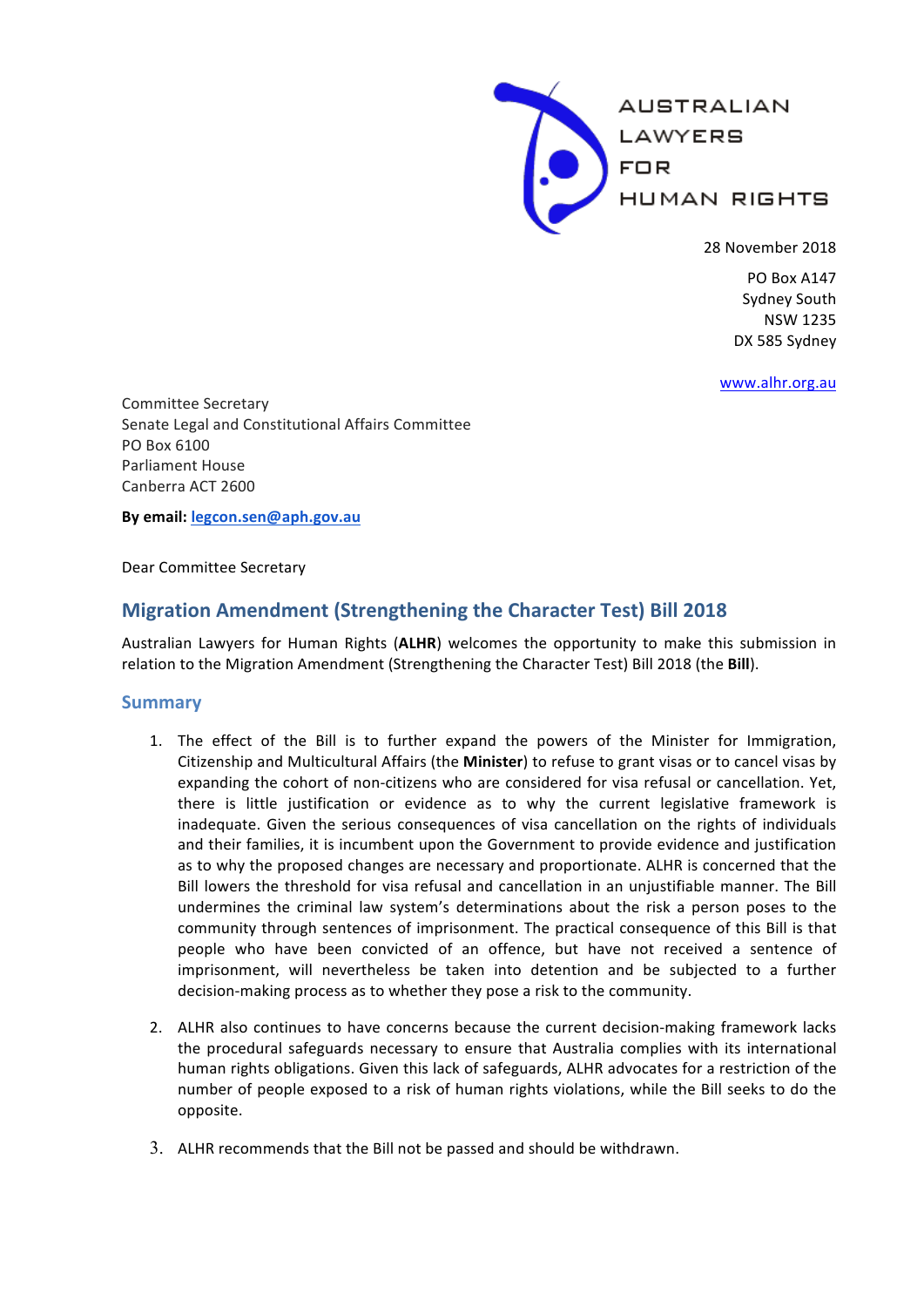## **Background**

- 4. The stated purpose of the Bill is to amend s 501 of the *Migration Act 1958* (Cth) to 'provide grounds for non-citizens who commit serious offence, and who pose a risk to the safety of the Australian community, to be appropriately considered for visa refusal or cancellation.<sup>1</sup> The Explanatory Memorandum to the Bill states that the Bill is 'in response to the recommendations of the Joint Standing Committee Migration report on migrant settlement outcomes titled 'No one teaches you to become an Australian'.<sup>2</sup> In ALHR's view, this justification is a misrepresentation of the recommendations in the Joint Standing Committee's report, and does not provide reasons for such a drastic expansion of Ministerial power.
- 5. ALHR notes that, in relation to the s 501 cancellation framework, the Joint Standing Committee's report found that:

The majority of submitters to this inquiry largely held the view that the current *character and cancellation provisions in the Act were an adequate way of addressing non-citizens* who have been involved in criminal activities.<sup>3</sup>

- 6. In light of that statement, and contrary to the assertion in the Explanatory Memorandum that expanded cancellation powers are necessary to ensure that the cancellation framework 'aligns with community expectations', it appears that the community already considers that the current legislative framework is adequate. Moreover, the focus of the Joint Standing Committee's report was in relation to migrant young people rather than the s 501 cancellation regime as a whole. While the Committee ultimately recommended that anyone over 18 convicted of a serious offence should have their visa cancelled, the Committee itself provides little analysis as to why this is necessary or why the current legislative framework is inadequate.
- 7. ALHR notes that the *Migration Act 1958* (Cth) (the Act) *already* provides such grounds to the Minister. In particular, the Minister or their delegate has the power under section 501 of the Act to refuse to grant a visa or to cancel a visa in circumstances where the Minister/delegate is not satisfied that a non-citizen passes the 'character test'.<sup>4</sup> The Minister has the power to personally refuse or grant a visa or cancel a visa in circumstances where the Minister reasonably suspects that a non-citizen does not pass the character test and is satisfied that the refusal or cancellation is in the national interest.<sup>5</sup> The Act defines the 'character test' with reference to a wide variety of circumstances relating to a non-citizen's criminal convictions or suspected criminal conduct, as well as circumstances in which a non-citizen poses a risk to the Australia community.<sup>6</sup> These existing powers are therefore already sufficiently wide to facilitate the cancellation of visas for persons who commit serious assaults, aggravated burglary, sexual offences and possession of child pornography.
- 8. The effect of the Bill is to further expand the powers of the Minister to refuse to grant visas or to cancel visas by seeking to increase the number of circumstances in which a person would not pass the 'character test' and thereby drastically expanding the cohort of non-citizens who can be considered for visa refusal or cancellation. For example, under the current Act, a noncitizen does not pass the 'character test' if they have been sentenced to one or more terms of

 $^{-1}$  Explanatory Memorandum, Migration Amendment (Strengthening the Character Test) Bill 2018, 2.

 $2$  Ibid, 9.

<sup>3</sup> Joint Standing Committee on Migration, "No one teaches you to to become Australian" 2017, [7.144].

<sup>&</sup>lt;sup>4</sup> Migration Act 1958 (Cth) ss 501(1), (2).

<sup>&</sup>lt;sup>5</sup> Migration Act 1958 (Cth) s 501(3).

 $^6$  *Miaration Act 1958* (Cth) s 501(6).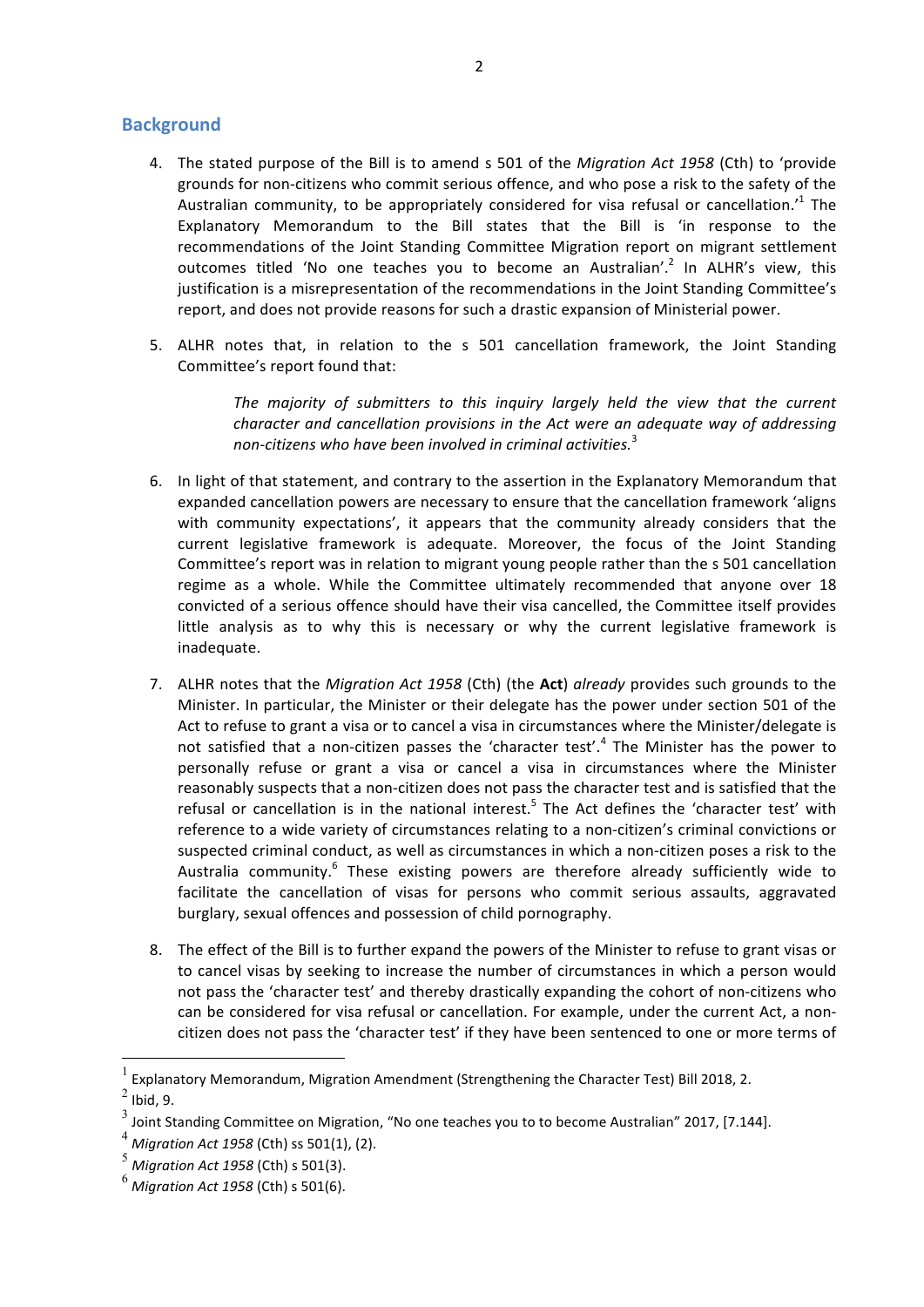imprisonment anywhere in the world where the total of those terms is 12 months or more.<sup>7</sup> The Bill expands the cohort of people captured by the 'character test' to include non-citizens who are convicted of an offence punishable by imprisonment for a term of two vears or more, irrespective of what sentence the non-citizen actually received or whether the person actually served out their sentence.<sup>8</sup>

- 9. If passed these measures will lead to serious consequences for the expanded cohort of people, who become unlawful non-citizens once their visa is refused or cancelled and are likely to be subject to mandatory immigration detention and potential removal from Australia.<sup>9</sup>
- 10. The Bill fails to take into account the role of the criminal law system and judicial discretion in Australia in considering the material facts of an offence and imposing a sentence, including a sentence of imprisonment, which is appropriate in all the circumstances of the case and which therefore reflects the seriousness of the crime and the risk the person poses to the Australian community.
- 11. Further, while the Explanatory Memorandum states that the intention of the amendment in the above example is to make it clear that the amendment is to capture a serious offence rather than 'merely a minor or trifling offence',<sup>10</sup> ALHR is concerned that this distinction is not articulated in the Bill itself.
- 12. There are numerous offences across State and Territory iurisdictions which may be punishable by imprisonment for a term of two years or more, but which upon consideration of the circumstances of the offending, the criminal law system may not find it appropriate to impose the two year imprisonment sentence and which the Australian community would consider to be a minor or trifling offence. For example, in Western Australia the summary penalty for damaging property by graffiti ranges from a community based order to a two year term of imprisonment<sup>11</sup> The criminal law system appropriately already has the power to consider the risk a person who damages property by graffiti may pose the community and determine that it does not warrant a two year term of imprisonment. Further, it is implausible that the Australian community would consider that the offence of graffiti is serious enough to warrant the refusal or cancellation of a visa, even though it can potentially attract a two year term of imprisonment. However, this is the type of offence the Bill captures through its expansion of powers without any proper consideration of the actual sentence imposed by the criminal law system.

## **Human rights implications of the Bill**

- 13. ALHR notes that the Bill's Statement of Compatibility with Human Rights states that the Bill is compatible with the human rights and freedoms set out in international human rights instruments ratified by Australia.
- 14. However, ALHR has serious concerns about the human rights implications of the Bill, in particular that it:
	- $\circ$  undermines the right to be equal before the courts and tribunals; and

 $\frac{7}{1}$  *Migration Act 1958* (Cth) ss 501(6)(a), (7)(a), (7)(b).

 $8 \text{ Migration A,}$  Amendment (Strengthening the Character Test) Bill 2018 (Cth) sch 1 item 6, (7aa)(b)(ii) and (iii).

<sup>&</sup>lt;sup>9</sup> Migration Act 1958 (Cth) ss 13, 14, 501F.

 $^{10}$  Explanatory Memorandum, Migration Amendment (Strengthening the Character Test) Bill 2018, 7 [37].

 $^{11}$  Graffiti Vandalism Act 2016 (WA) s 5.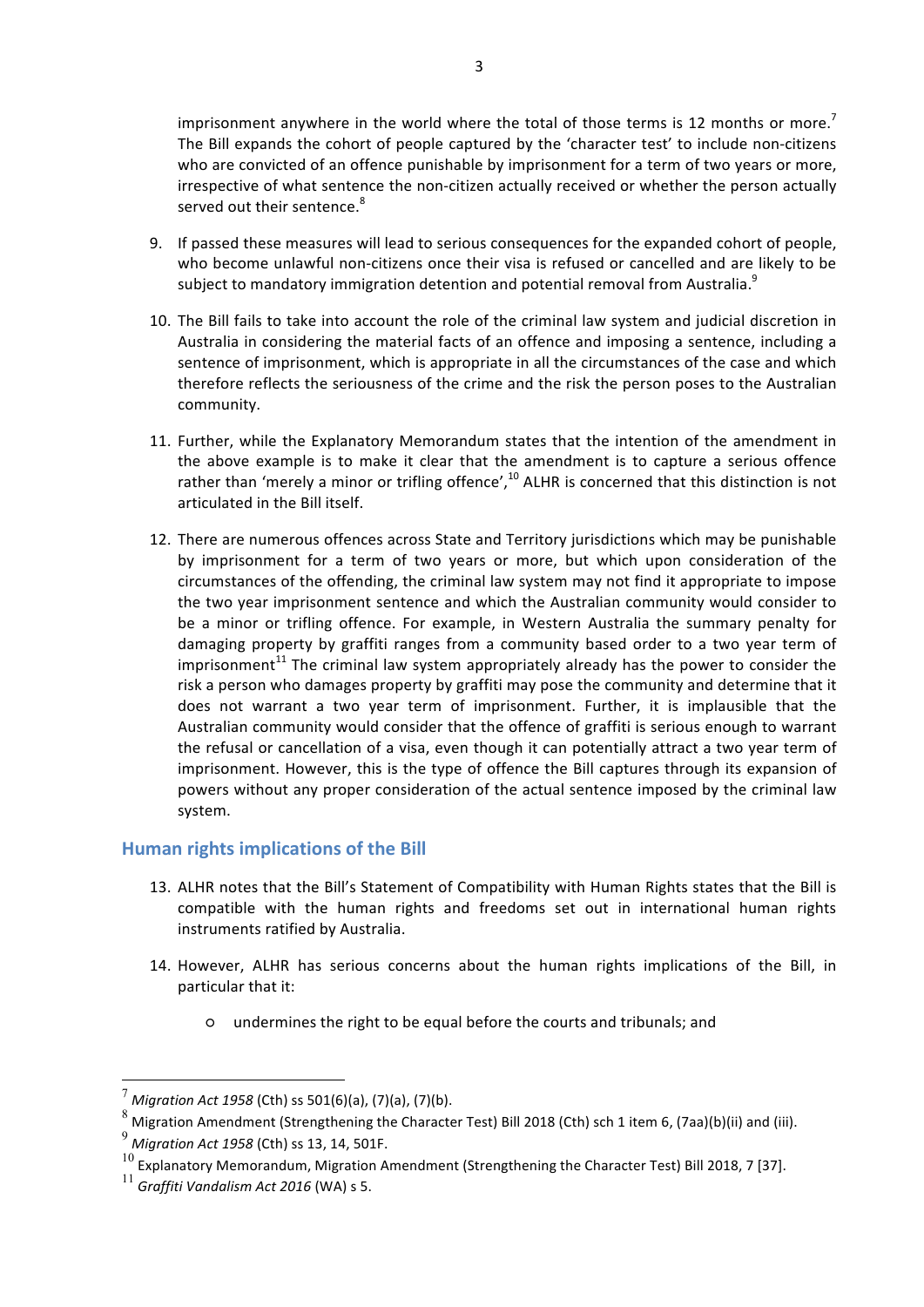- does not address the deficiencies within the current decision-making process, including those relating to the risks of:
	- i. arbitrary detention; and
	- ii. *non-refoulement*,

but instead increases the number of people exposed to the deficient process.

#### *Equality before the courts and tribunals*

15. Australia has obligations under the *International Covenant on Civil and Political Rights* to ensure that all people are equal before the courts and tribunals.<sup>12</sup> As set out above, the practical impact of the Bill undermines this right because it undermines judicial direction and the determinations the criminal law system makes during sentencing as to whether a person poses a risk to the community and therefore whether the Court should impose a sentence of imprisonment or not. The Bill not only reinforces a discriminatory regime where two people who have committed the same crime are treated very differently depending on whether they are a citizen or not, but also introduces a regime where a non-citizen may commit the same offence, but in a less serious context and receive a less serious sentence, yet still be subject to a more serious outcome, including arbitrary detention and removal from Australia.

#### *Arbitrary detention*

- 16. By expanding the number of people who are captured by the 'character test', the Bill also expands the cohort of people subject to a decision-making framework which requires them to remain in detention until they are either granted another visa or removed from Australia, without any time limits placed on the length of detention. The United Nations Human Rights Committee has consistently held that that this framework does not comply with international human rights obligations and results in arbitrary detention because although lawful under Australian law, it does not take into account whether detention is reasonable, necessary and proportionate in an individual's circumstances. $^{13}$
- 17. In particular, ALHR notes that where decisions to cancel are made personally by the Minister, merits review is excluded and is limited to circumstances where the exercise of the power includes a jurisdictional error. Given that a decision of the Minister may result in mandatory cancellation leading to, in some cases, prolonged or indefinite mandatory detention, there must be strong and compelling reasons to justify any expansion in Ministerial power. Such justification is lacking in the present Bill and ALHR considers that it is not a reasonable, necessary, or proportionate response.

#### *Non-refoulement*

18. The Bill also expands the cohort of people who face a risk of *refoulement*. Australia has obligations under various international human rights instruments not to return (or *refoule*) a

<sup>&</sup>lt;sup>12</sup> International Covenant on Civil and Political Rights art 14.

 $^{13}$  See, eg Human Rights Committee, Views: Communication No 560/1993, 59th sess CCPR/C/59/D/560/1993 (3 April 1997) ('A v Australia'); Human Rights Committee, Views: Communication No 900/1999, 76th sess, UN Doc CCPR/C/76/D/900/1999 (13 November 2002) ('C v Australia'); Human Rights Committee, Views: Communication No 2094/2011, 108th sess UN Doc CCPR/C/108/D/2094/2011 (20 August 2013) ('FKAG et al v Australia'); Human Rights Committee, Views: Communication No 2136/2012, 108th sess UN Doc CCPR/C/108/D/2136/2012 (28 October 2013) ('MMM et al v Australia'); Human Rights Committee, General comment No 35: Article 9 (Liberty and security of person), 112th sess, UN Doc CCPR/C/GC/35 (16 December 2014).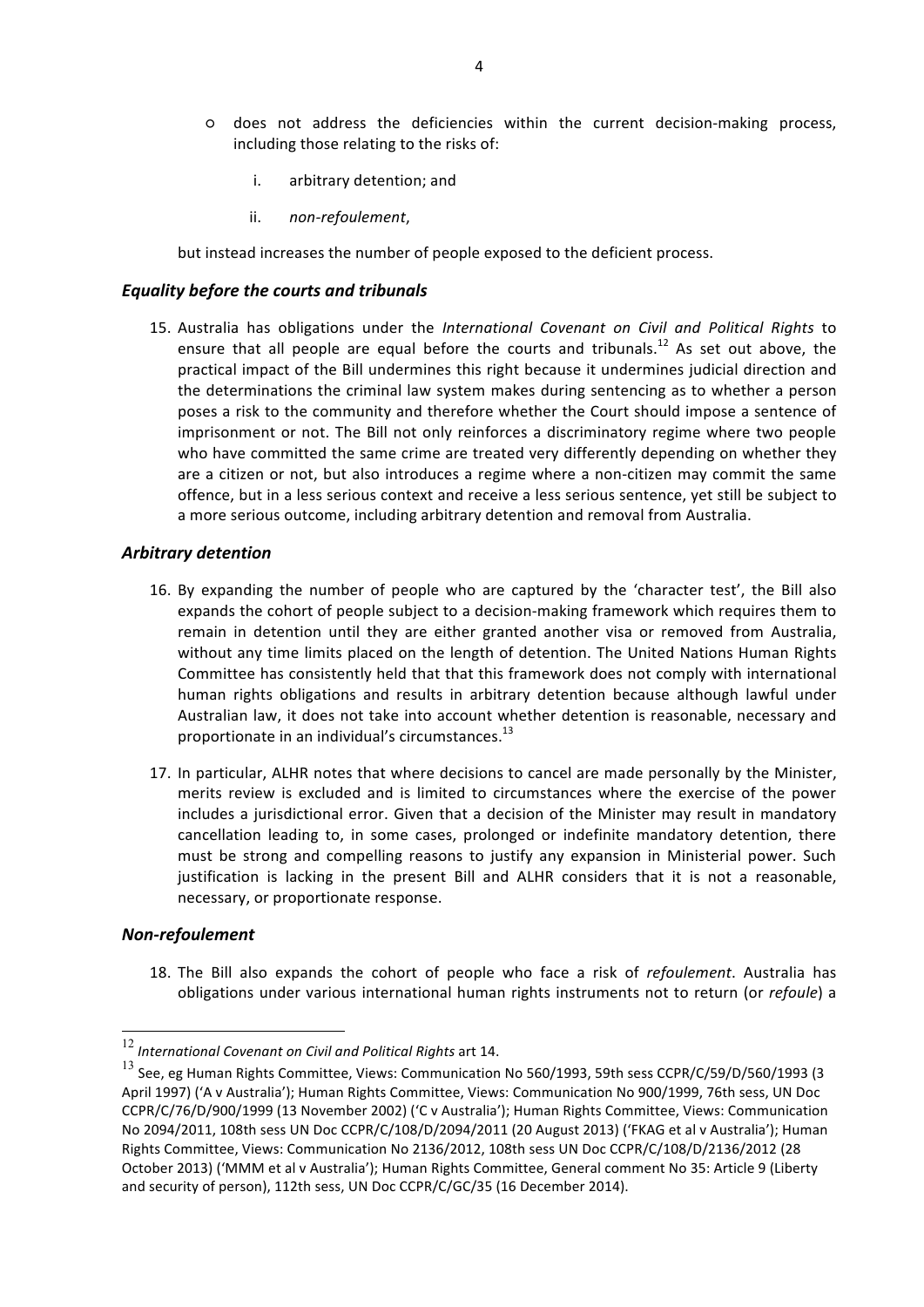non-citizen to a country where they would face persecution on account of their race, religion, nationality, membership of a particular social group or political opinion, $14$  or who would otherwise face serious human rights violations, such as cruel, inhuman or degrading treatment or punishment and torture.<sup>15</sup>

- 19. Although the current decision-making process in relation to visa refusal and cancellation on character grounds considers Australia's non-refoulement obligations, it does not prevent a decision-maker from ultimately deciding to refuse or cancel the non-citizen's visa. The noncitizen then faces either the risk of *refoulement* or indefinite detention, since any further substantive visa application they make to remain in Australia will also be subject to refusal under the expanded 'character test'.
- 20. Further, the Bill does not ameliorate the current provisions of the Act which allow for noncitizens to be removed from Australia, notwithstanding that Australia owes them *nonrefoulement* obligations.<sup>16</sup> Although the Bill's Statement of Compatibility states that '[a]nyone who is found to engage Australia's *non-refoulement* obligations during the refusal or cancellation decision or in subsequent visa or Ministerial Intervention processes prior to removal will not be removed in breach of those obligations', $17$  this commitment is not reflected in any provision of the Act as it stands, nor in the Bill.

## **Conclusion**

In ALHR's view, the Australian government has not demonstrated that the measures proposed by the Bill are reasonable, necessary or proportionate to achieve the stated objectives. ALHR considers that the current regime is already deficient in many respects and is inconsistent with Australia's international human rights law obligations. To expose a larger cohort of non-citizens to visa cancellation and refusal in the manner proposed by the Bill will do little protect the Australian community and will only serve to negatively impact on the human rights of non-citizens who are entitled to them.

### **Recommendation**

The Bill should not be passed and should be withdrawn.

If you would like to discuss any aspect of this submission, please email me at: president@alhr.org.au

------------

<sup>&</sup>lt;sup>14</sup> Refugee Convention art 33.

<sup>15</sup> International Covenant on Civil and Political Rights art 7, Convention on the Rights of the Child art 37(a); *Convention* on the Rights of Persons with Disabilities art 15(1); Convention Against Torture and Other Cruel, *Inhuman or Degrading Treatment or Punishment art 3(1).* 

<sup>16</sup> Migration Act 1958 (Cth) s 197C.

 $^{17}$  Explanatory Memorandum, Migration Amendment (Strengthening the Character Test) Bill 2018, 12.